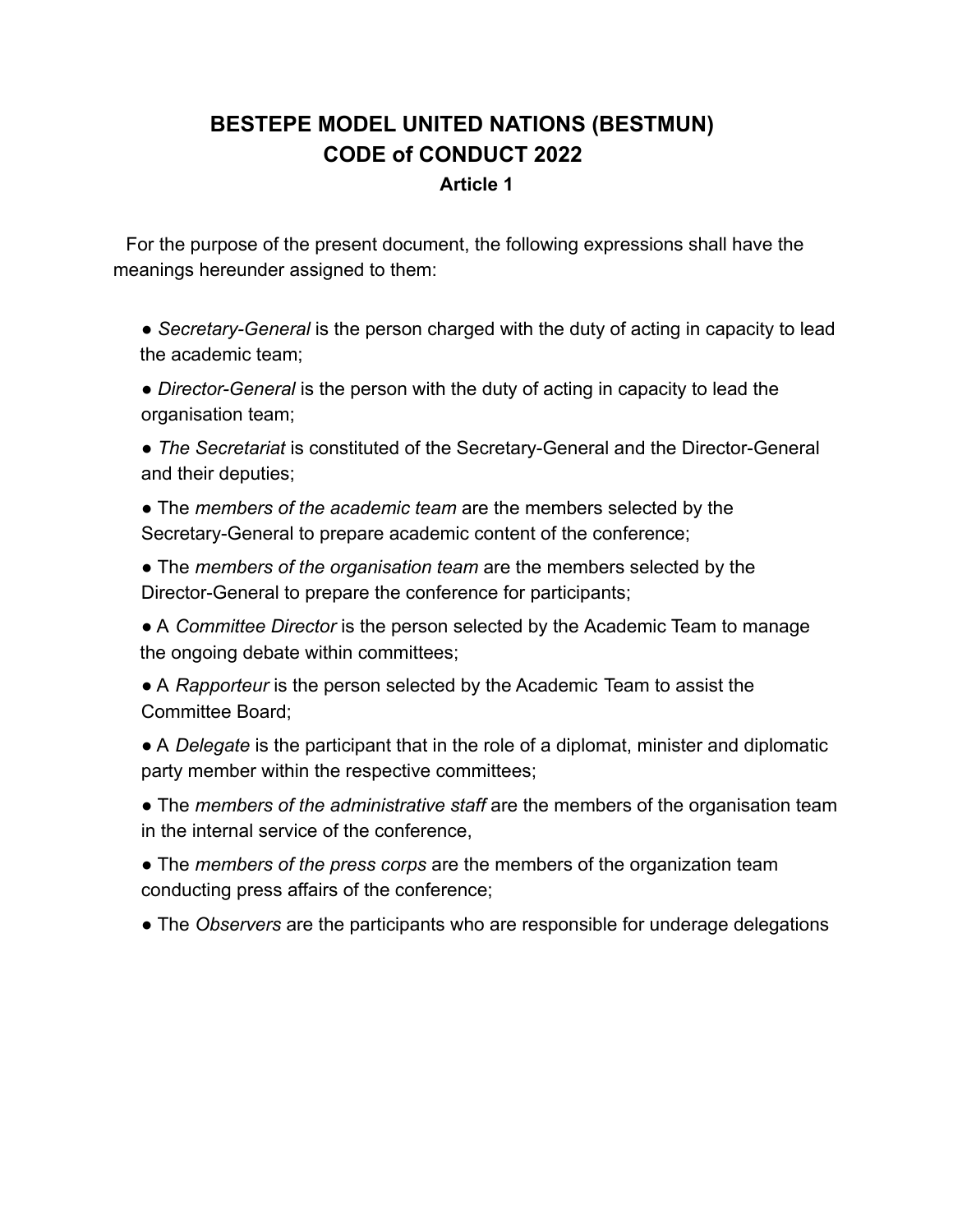or who wish to partake in the conference for observation means.

**Article 2**

All above-mentioned participants shall refrain from using alcoholic beverages, and illegal drugs within the boundaries of the hotel or the conference venue. The Organisation Team has the right to confiscate and dispose any of these materials and upon resisting, it may cause the permanent dismissal of that participant from the Conference under the discretion of the Secretary-General and the Director-General.

# **Article 3**

Pursuant to the Turkish Criminal Code, participants under the age of 18 are prohibited to participate in the social event venues where the consumption of the alcoholic beverages is allowed. The academic and organisation teams of BESTMUN could not be held responsible for the violation of this provision and its consequences.

# **Article 4**

BESTMUN team does not hold any liability upon disappearance or theft. However, participants may request an investigation upon the matter. Furthermore, BESTMUN team does not hold any further liability upon valuable properties that have disappeared or stolen during transportation or social events; in any of its conference venues including the hotel, the faculty and social event locations.

# **Article 5**

In case of a participant who misses more than two (2) sessions throughout the conference, the inherent right of obtaining a certificate of participation and any of the awards shall not be possible for that participant. Exceptions may be made in extreme cases such as health concerns and other emergencies. The acceptance of the excuse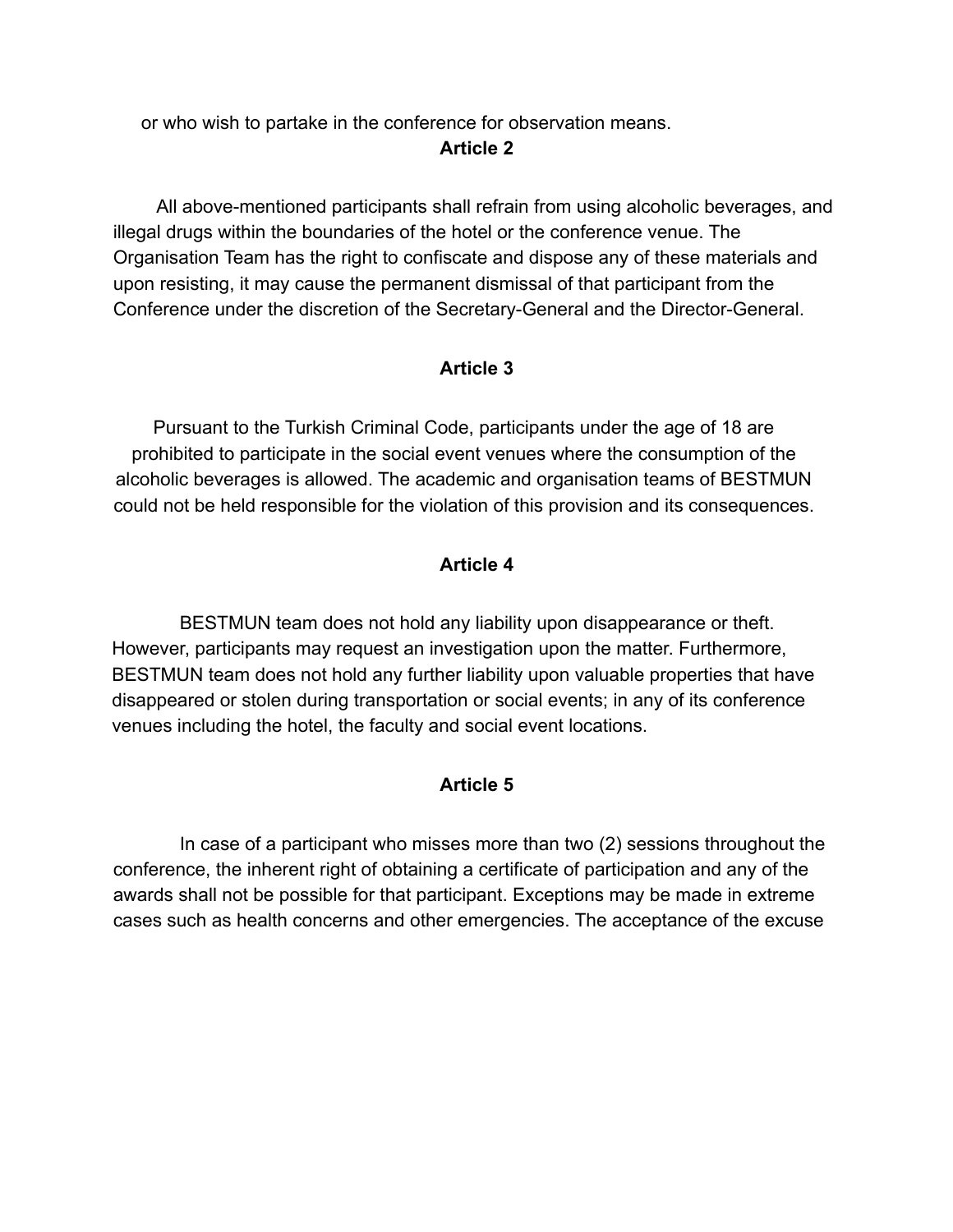is up to the discretion of the Secretariat and proof may be required. **Article 6**

In case a participant who doesn't comply with the dress code continues to do so after an initial warning; he/she may be removed from the committee upon the discretion of the Committee Board or the Secretariat and may no longer participate in the concurring session.

### **Article 7**

All participants shall be provided with badges that indicate participants' name and duty. Upon losing badges, the BESTMUN Organisation Team will charge you twenty (20) Turkish Liras for the replacement of the badge. The participants shall not be allowed within the conference area without wearing their badges.

### **Article 8**

The BESTMUN team reserves the right to change any of above-mentioned articles without notifying participants. Violations occurred before such alterations, shall be subjected to the articles that are in effect at the time of the violation

#### **Article 9**

The present document shall bind all Participants of the Conference mentioned in Article 1, with the exception articulated under Article 3. The Secretariat shall not be responsible for any unforeseeable circumstances in which the Secretariat has no control over, including the ones that are a result of the violation of the above-mentioned Articles. In case of a violation of any of the above-mentioned articles; the participants may not receive a "Certificate of Participation", any awards or may be suspended from the Conference permanently upon the discretion of the Secretariat.

#### **Article 10**